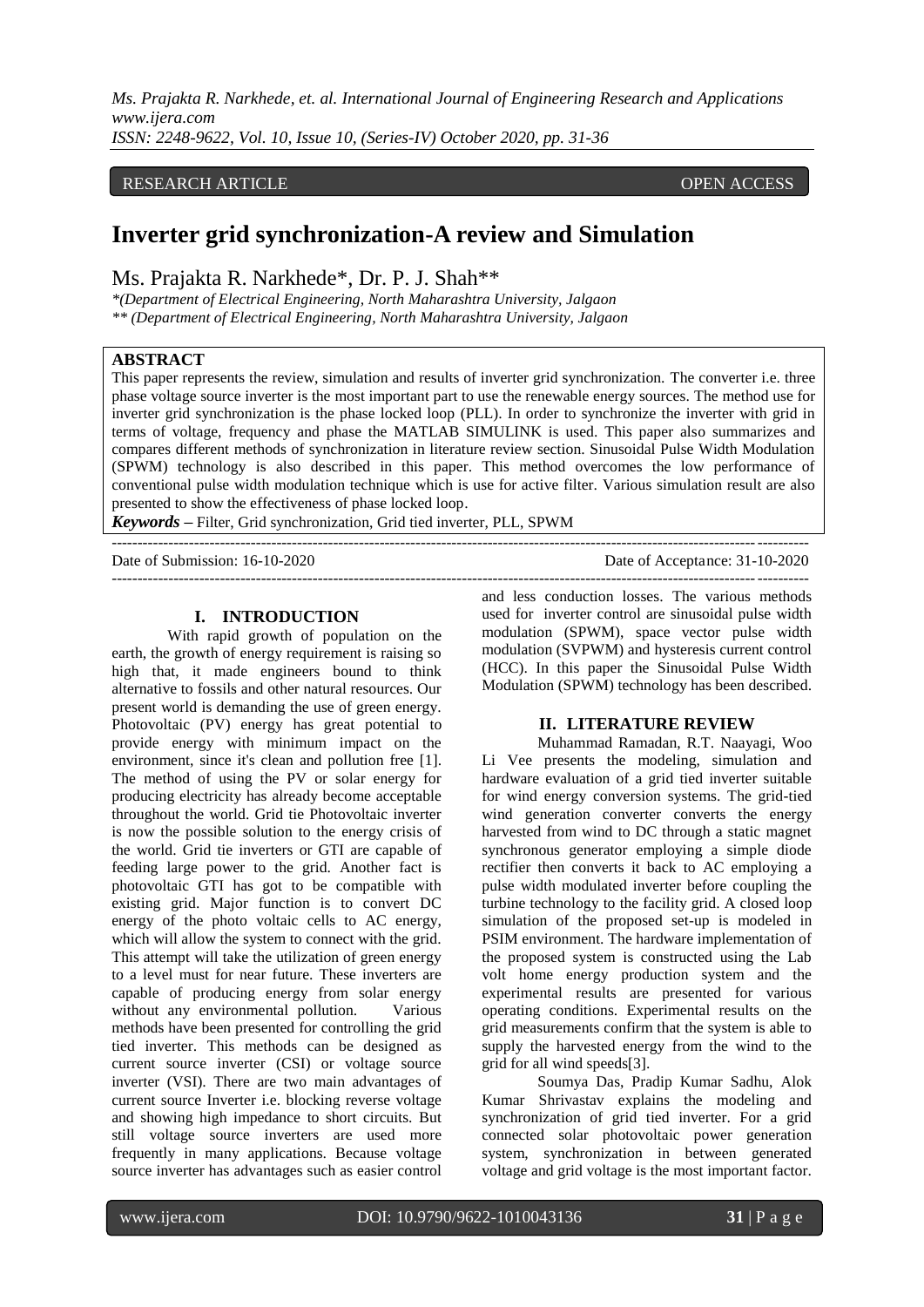*Ms. Prajakta R. Narkhede, et. al. International Journal of Engineering Research and Applications www.ijera.com ISSN: 2248-9622, Vol. 10, Issue 10, (Series-IV) October 2020, pp. 31-36*

This paper explains the modeling and synchronization of high voltage grid connected photovoltaic (PV) power generation system. This system not only can boost up and generate DC voltage. But it also convert the solar DC power into high quality AC power by using pulse width modulation inverter to supply to the grid. For power quality improvement double tuned harmonic filter has been used. Various simulation results are presented to check the effectiveness of control method. This total system is modeled by using Sim-Power System blocks in SIMULINK library. [4].

V. Boscaino, G. Cipriani, V. Di Dio, R. Lauricella, A. Marcotulli, R. Miceli explained the various synchronization methods. Distributed power generation units are experiencing a powerful growth. Consequently, the quantity of energy injected by non-linear loads as power converters is predicted .Stability and quality of the general grid are heavily suffering from performances of grid-side converters.. Stability and quality of the overall grid are heavily affected by performances of grid-side converters. In that paper, an overview of gridsynchronization technique is proposed. The gridside inverter is implemented in MATLAB/Simulink environment including current control and gridsynchronization section. A performance comparison is carried out under ideal and unbalanced utility conditions. A modify of DDSRF architecture is proposed to enhance performances of DDSRF under distorted conditions [5].

Ines Bourguiba, Azeddine Houari, Hamed Belloumi, Ferid Kourda explained the control of single-phase current source inverter-based grid tie photovoltaic (PV) system. An intermediate DC/DC buck converter interfaces the PV source and the DC-AC inverter. A complete control structure for the Renewable energy system is presented. In source side, the algorithm is used to match the maximum power available in the PV panels. In grid side, to control the injected current into the grid, a Proportional-Resonant (PR) controller is proposed. The synchronization of the injected current with the grid is ensured by a SOGI phase-locked-loop (SOGI-PLL). Simulation results under Matlab Simulink are provided to show the effectiveness of the PR controller. In this simulations, a comparison with a classical proportional integral (PI) under clean and disturbed grid voltage conditions is performed [6].

# **III. OVERVIEW OF THE IMPLEMENTED RENEWABLE ENERGY SYSTEM**

Fig. 1 shows the grid tied inverter scheme for renewable energy system. In this configuration, the method use for synchronization is phase locked loop. The phase locked loop gives the angle and amplitude information of grid voltages. By using this information the measured line currents and the DC link voltage which is produced by wind turbine, PV, etc. are fed to digital controller for the control of the inverter. Then, this digital controller provides the appropriate control signals to drive the switches in the voltage source inverter. At last, the filtered synchronized inverter output voltages supplied to the grid via a step-up transformer[2].



**Fig.1 Grid tied inverter scheme of RES**

#### **IV. SYNCHRONOUS REFERENCE FRAME PLL (SRF PLL):**

The main function of the PLL is to determine Phase angle (θ) from the angular frequency ( $\omega$ ) of the grid Voltage. The voltages of the three phases of the Grid (Ea, Eb, Ec) are separated in phase by an angle of 120 degree from each other. In Synchronous reference frame PLL scheme these voltages are converted into dq reference frame in a two stage transformation process i.e abc frame to αβ reference frame to dq reference frame



**Fig.2 SRF Phase locked Loop**

Fig. 2 shows the transformation block diagram. (1) describes the Three phase voltages of the grid

$$
E_a = E_m \cos \omega_{grid} t
$$
  
\n
$$
E_b = E_m \cos (\omega_{grid} t - 2\pi/3)
$$
 (1)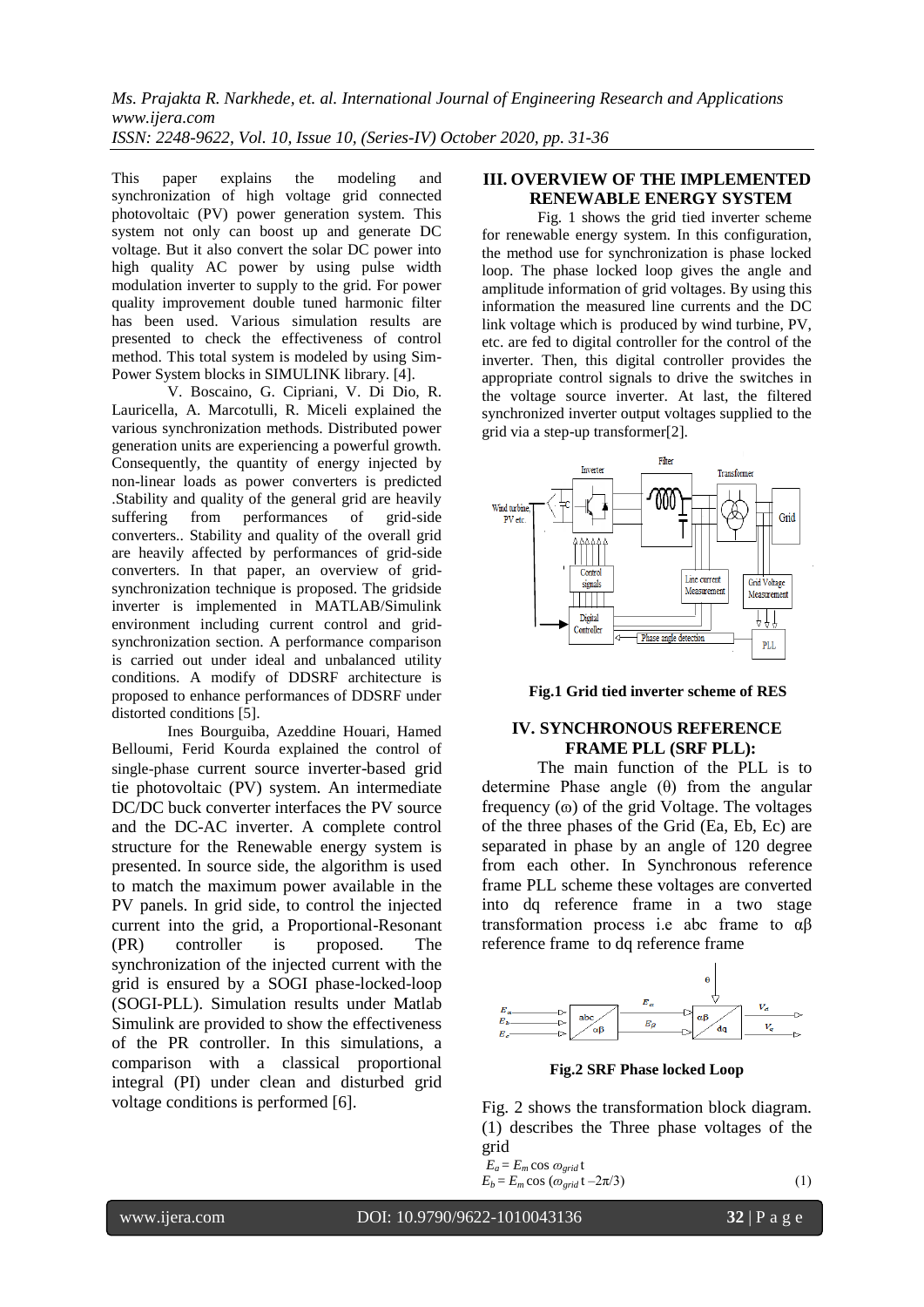$E_c = E_m \cos(\omega_{grid} t + 2\pi/3)$ 

Where  $\omega_{grid}$  t =  $\theta_{grid}$  t

Apply the Clark Transformation i.e. (abc  $\rightarrow \alpha \beta$ Transformation) to  $(1)$  we get  $(2)$ 

$$
\begin{bmatrix} E_{\alpha} \\ E_{\beta} \end{bmatrix} = \frac{2}{3} \begin{bmatrix} 1 & -\frac{1}{2} & -\frac{1}{2} \\ 0 & \frac{\sqrt{3}}{2} & -\frac{\sqrt{3}}{2} \end{bmatrix} \begin{bmatrix} E_{a} \\ E_{b} \\ E_{c} \end{bmatrix}
$$
 (2)

Substituting the values of  $E_a$ ,  $E_b$ ,  $E_c$  in (2) we get (3) as follows

$$
\begin{bmatrix} E_{\alpha} \\ E_{\beta} \end{bmatrix} = E_m \begin{bmatrix} cos \theta_{grid} \\ -sin \theta_{grid} \end{bmatrix}
$$
 (3)

Apply Parks Transformation i.e.  $(\alpha\beta \rightarrow dq)$ Transformation) (3) we get (4).

$$
\begin{bmatrix} E_d \\ E_q \end{bmatrix} = \begin{bmatrix} \cos\theta & -\sin\theta \\ \sin\theta & \cos\theta \end{bmatrix} \begin{bmatrix} E_\alpha \\ E_\beta \end{bmatrix}
$$
 (4)

Here the αβ denotes the stationary two dimensional reference frame and the dq denotes the two dimensional reference frame rotating with some angular velocity. Three phase voltages of the grid are rotated at an angular speed of  $\omega_{grid}$ . Therefore for proper synchronization we will have to synchronize the rotation of this three phase voltages with the the rotation of the dq axis.

After simplification of Parks transformation we get (6).

$$
E_d = E_m \cos (\theta_{grid} - \theta)
$$
 (5)  
\n
$$
E_q = E_m \sin (\theta_{grid} - \theta)
$$
 (6)

For proper grid synchronization the  $\theta$  must be equal to *θgrid* .The condition for proper grid synchronization is the inverter output voltage frequency and phase equals with that of the grid voltage. Therefore if  $\theta_{grid} = \theta$  then

$$
E_d = E_m \text{ and } E_q = 0 \tag{7}
$$

But if there is a very small error occurs i.e if  $(\theta_{grid} - \theta)$  is very small and is nearly equal to zero then

$$
\sin (\theta_{grid} - \theta) = (\theta_{grid} - \theta) \tag{8}
$$

So 
$$
E_q = E_m (\theta_{grid} - \theta)
$$
 (9)

So we can get the angular frequency as given in  $(10).$ 

$$
\omega = d\theta/dt = CEq \tag{10}
$$

Here C denotes the transfer function of the PI controller. Therefore by designing the proper controller we can successfully determine the grid utility Frequency ( $\omega_{grid}$ ) and phase

(*θgrid*).After taking the Laplace transformation of  $(10)$  we will get  $(11)$ .

 $S\theta(s) = C(s) E_m(\theta_{grid}(s) - \theta(s))$  (11) Fig.3 shows the block diagram form of (11) It is the internal structure of phase locked loop. Input to PLL is grid phase angle. The PLL reduces the error and determines θ which is supplied to park's transformation block.



**Fig. 3 Linearized model of the PLL**

From (1) to (11) we can see that for grid synchronization  $E_q$  must be set to Zero. If we set  $Eq = 0$  we get the overall PLL control structure as shown in the following block diagram in fig. 4. Here  $\omega_0$  denotes the fundamental frequency of the grid in rad/s nad  $E_q^*$  denotes the reference set point voltage of *Eq*[7].



**Fig. 4 Overall PLL control structure**

# **V. CONTROL TECHNIQUE USE FOR INVERTER:**

Out of all the available pulse width modulation techniques use for giving switching pulse to inverter, the Sinusoidal Pulse Width Modulation (SPWM) technique is used in this design. Generally, for the three-phase inverter three sinusoidal waves are used. These sinusoidal waves are used as reference signals. The phase difference between these reference signals are 120°. The frequency of these sinusoidal waves is selected on the basis of inverter output frequency which is required for synchronization. The triangular wave is the carrier wave having high frequency with several KHz.

When we compare the sinusoidal waves and the triangular waves switching signal for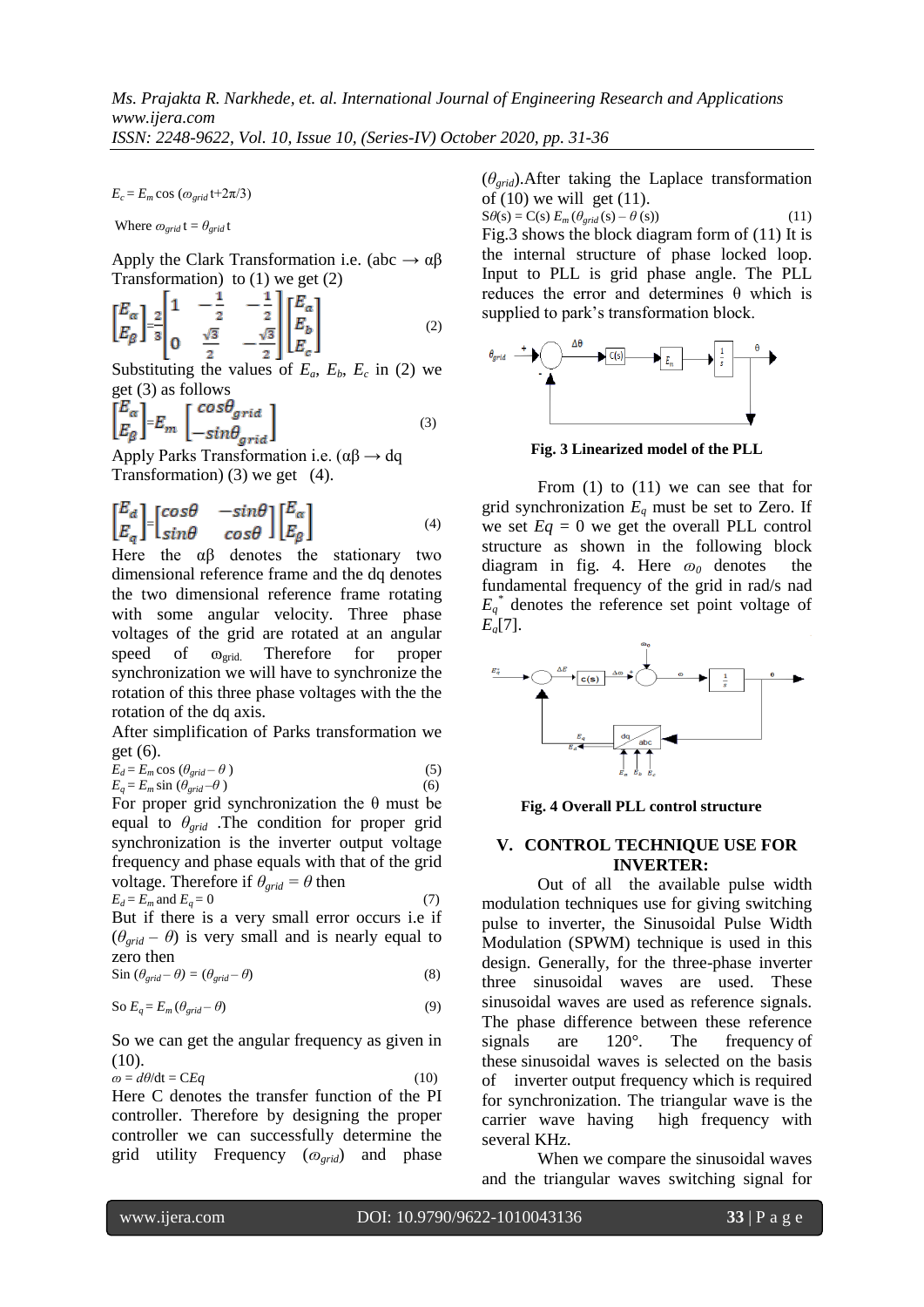*Ms. Prajakta R. Narkhede, et. al. International Journal of Engineering Research and Applications www.ijera.com ISSN: 2248-9622, Vol. 10, Issue 10, (Series-IV) October 2020, pp. 31-36*

inverter is obtained. The comparator compares these two waves and when the sine voltage is greater than the triangular voltage it produces the pulse. And then this pulse is used to trigger the corresponding inverter switches. The switches of any leg in the inverter should not be switched off simultaneously because if we switch of switches of any leg of inverter simultaneously, it causes the undefined switching states and undefined AC output line voltages in the VSI. The phase outputs of the inverter are mutually phase shifted by 120° angles. The conventional sinusoidal pulse width modulation signal generation technique for the three phase voltage source inverter is shown in fig.5.

The total harmonic distortion is not affected by the PWM process because the root mean square value of the ac voltage waveform and the dc bus voltage is same. The inductances in the ac system automatically filtered the harmonic components in the system.

The modulation index is defined as the ratio of amplitude of the modulating signal *A<sup>m</sup>* to the amplitude of the triangular carrier is *A<sup>c</sup>* i.e.  $m = A_{m}/A_c$ . By controlling the modulation index we can control the magnitude of the applied output voltage. Due the presence of the inductive elements the high frequency components don't propagate significantly within the ac network with a sufficiently high carrier frequency. Generally switching frequencies in the range the 2-15 kHz is considered which is adequate for power systems applications.

In figure, the carrier wave signal is denoted by  $V_{tri}$ , control signal is denoted by  $V_{control}$ , inverter output line to neutral voltages are denoted by  $V_{AO}$ ,  $V_{BO}$ ,  $V_{CO}$ , inverter output line to line voltages =  $V_{AB}$ ,  $V_{BC}$ ,  $V_{CA}$ , the frequency of the  $V_{tri} = f_s$ , the frequency of the  $V_{control}$  is  $f_l$ ,  $f_s =$ **PWM** frequency and  $f_1$  = fundamental frequency.

 The inverter output voltages are determined by  $(12)$  &  $(13)$ .

When 
$$
V_{control} > V_{tri}
$$
,  
\n $V_{AO} = V_{dc/2}$  (12)  
\nWhen  $V_{acc} > V$ 

When 
$$
V_{control} < V_{trib}
$$
  
\n
$$
V_{AO} = -V_{dc/2}
$$
\n(13)

where, 
$$
V_{AB} = V_{AO} - V_{BO}
$$
  
\n
$$
V_{BC} = V_{BO} - V_{CO}
$$
  
\n
$$
V_{CA} = V_{CO} - V_{AO}
$$
\n(14)



 **Fig. 5 Principle of Pulse Width Modulation**

# A. Advantages of SPWM:

- Its implementation and control is easy,
- Linearity,
- It is compatible with digital microprocessors,
- It dissipates lower power,
- It has lower switching losses,

• Better utilization of the DC power supply that is to deliver a higher output voltage with the same DC supply,

• Low harmonic contents in the output voltage and ac currents, especially in the low-frequency region.

# **VI. SYSTEM CONFIGURATION:**

The simulation of inverter grid synchronization is completed using simulink. Fig. 6 shows the simulink model of Grid Tied Inverter. Here the PI controller is used to reduce the error. Two loads are connected after the V- I measurement block. The V-I measurement block measures the three phase voltage and current. The system parameters utilized in simulation are listed in Table1.

| Sr. No. | Parameters                            | Value                               |
|---------|---------------------------------------|-------------------------------------|
| 1.      | Three phase peak<br>voltage           | 330V                                |
| 2.      | DC supply                             | 650V                                |
| 3.      | Supply frequency $f_{s}$ .            | 50HZ                                |
| 4.      | Filter Inductance L <sub>f</sub>      | 3mH                                 |
| 5.      | Inductor internal<br>resistance $R_f$ | $0.05\Omega$                        |
| 6.      | Filter capacitance                    | 30 <sub>µ</sub> F                   |
| 7.      | Capacitor resistance                  | $0.5\Omega$                         |
| 8.      | Load <sub>1</sub>                     | $R=30\Omega$ , $L=75mH$             |
| 9.      | Load <sub>2</sub>                     | $R=10.29\Omega$ .<br>$I = 25.86$ mH |
|         |                                       |                                     |

# Table 1: Simulation Parameters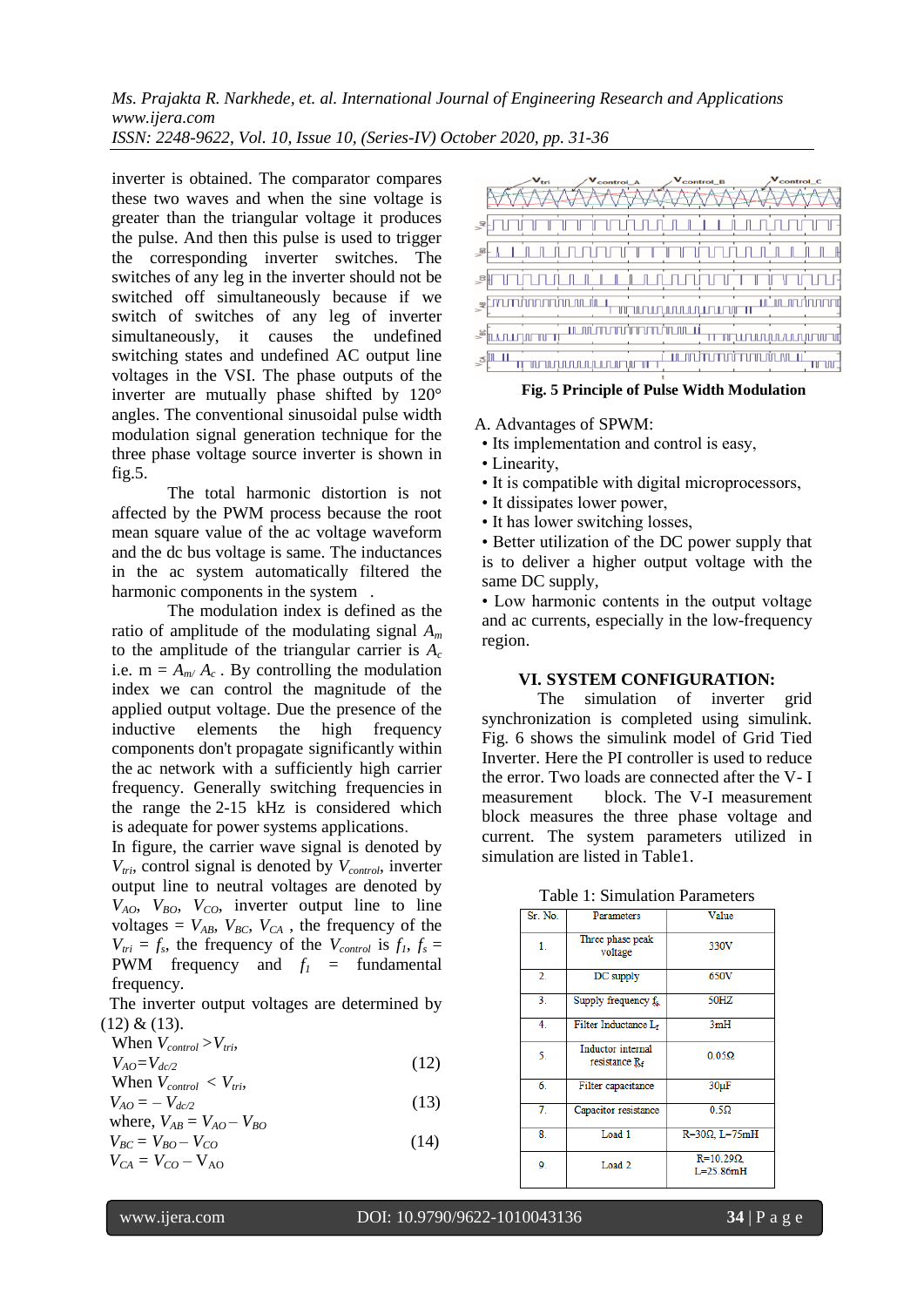*Ms. Prajakta R. Narkhede, et. al. International Journal of Engineering Research and Applications www.ijera.com ISSN: 2248-9622, Vol. 10, Issue 10, (Series-IV) October 2020, pp. 31-36*



#### **Fig. 6 MATLAB simulink model of grid tied inverter**

# **VII. SIMULATION RESULTS:**

Fig. 7 shows the inverter output current is nearly in phase with grid voltage. This happened because of the tracking ability of PLL and PI controller at the instance when the q axis current reference is set to zero. The inverter output current is synchronous with grid voltage. It can be seen that grid voltage is nearly in phase with output inverter current, it means that the control algorithm satisfies the condition of zero value of the reactive power. Fig. 8 shows the inverter output and grid voltage. From waveform it is observed that the voltage of inverter and grid are same both in magnitude and phase. This is the condition for inverter grid synchronization. Therefore by using dq PLL method proper synchronization can be achieved.



**Fig.7 Inverter output voltage and grid current**



**Fig. 8: Inverter output and grid voltage**

# **VIII. CONCLUSION:**

In this paper the method use for synchronization i.e. dq-PLL method, its review and SPWM technique is discussed. From this paper the inverter and grid voltage, Inverter output voltage and grid current waveforms are observed. Then we used PI controller and

SPWM technique for controlling of inverter. The advantage of PI controller is that there is no any remaining steady state error after a set point changed. The advantages of SPWM are Its implementation and control is easy, It dissipates lower power, It has lower switching losses etc. The dq PLL method is used to determine grid phase angle and voltage. All simulation results shows that the of the SPWM controlled grid tied inverter output voltage are balanced with the grid voltage and grid synchronization is successfully achieved by using dq-PLL. 9. Acknowledgments: This work